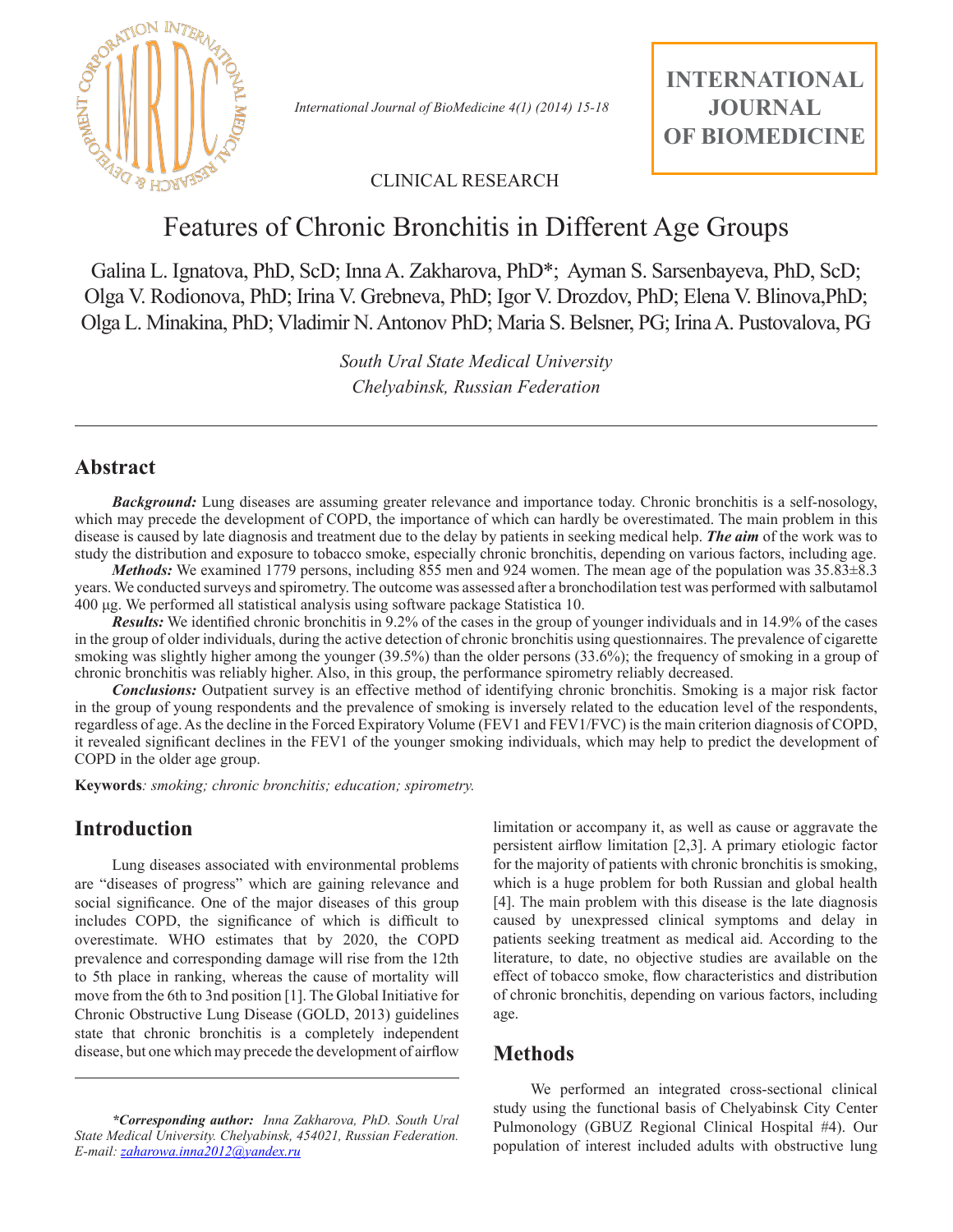disease randomly selected for the survey at the pulmonology center during the year 2013 (January-December). All the participants revealed the required volume survey. This study consisted of 1,779 participants, including 855 men and 924 women (11.8% of the total population served by the health facility). The mean age of the population was  $35.83 \pm 8.3$  years.

#### *Inclusion criteria:*

1. Lack of exacerbations of lung disease known at the time of enrollment;

2. Respondents' consent to participate in the study.

The complex included a mandatory screening questionnaire, which contained all the personal data and demographic information such as gender and age, as well as height and weight parameters and known somatic diseases. The questionnaire contained information regarding risk factors including family and medical history, especially colds and allergic predisposition effects of the aeropollutants in the workplace. The smoking history was assessed by two major parameters - the degree of nicotine dependence - Fagerstrom test (TF) and the index of "pack-years". Considering that the current diagnosis standards of chronic bronchitis stated that a diagnosis is made in the case of cough for at least three months per year during at least two years (WHO, 1998). All the subjects were asked the following questions: "Do you have a cough?" and "Have you been coughing more than three months per year for at least two years"?

Evaluation of Respiratory Function (ERF) was performed using spirograph MicroLab III (England). The study was conducted under conditions of relative rest in the sitting position; the result was evaluated after conducting the bronchodilation test using salbutamol 400 mcg. We analyzed the Forced Expiratory Volume in 1 second (FEV1), the ratio of FEV1/FVC.

Results were statistically processed using the software package Statistica 10 for Windows. Analysis of the distribution of values obtained was performed using the Kolmogorov-Smirnov test. For data with normal distribution, inter-group comparisons were performed using Student's t-test. The mean (M) and standard error of the mean (SEM) were calculated. Group comparisons with respect to categorical variables are performed using chi-square tests or, alternatively, Fisher's exact test when expected cell counts were less than 5. A value of P≤0.05 was considered statistically significant.

### **Results**

For research purposes all the respondents were divided into two groups based on the *WHO* classification: the Group 1 included the young individuals - 18-44 years (n=1,417), while Group 2 was composed of those persons 45 years and older (n=362). Mean age was  $30.06\pm6.3$  years and  $56.4\pm8.2$ years, respectively. We analyzed the smoking history in the groups investigated. The results are presented in Table 1. The prevalence of smoking was comparable in both groups. The smoking initiation age, however, was statistically significant. It was 5 years less in the group of young individuals which, therefore, increases the risk of tobacco addiction diseases at an earlier age.

#### *Table 1*

*Analysis of the smoking history in the groups investigated*

|                                                                 |             |               | <b>Smokers</b> Ex-smokers |                         |                       | Smoking   Index "pack-  TF, points       |                  |  |
|-----------------------------------------------------------------|-------------|---------------|---------------------------|-------------------------|-----------------------|------------------------------------------|------------------|--|
|                                                                 | $\mathbf n$ | $\frac{0}{0}$ |                           | $%$ duration<br>(years) | initiation<br>(vears) | vears"                                   |                  |  |
| Group $1 562 39.5 7.4 $                                         |             |               |                           | 9.6                     | $ 19.33 \pm 5.4 $     | $9.46 \pm 9.1$                           | $14.48 \pm 1.94$ |  |
| Group 2   120   33.6   14                                       |             |               |                           | 20.5                    |                       | $24.37\pm9.1*$ 30.35 ± 19.3* 5.33 ± 2.1* |                  |  |
| $\mathbf{v}$ and $\mathbf{v}$ and $\mathbf{v}$ and $\mathbf{v}$ |             |               |                           |                         |                       |                                          |                  |  |

*Note: \* - p ≤ 0.05 vs Group 1*

The analysis of the prevalence of smoking was based on the age and education level the persons surveyed. Among the young men, 148 persons were found to have higher education, which accounted for 22% of the total number of men and 37.5% of the respondents with higher education; and among the women which included 246 persons the percentages were 32.5% and 62.5%, respectively. Significant differences in the frequency of smoking based on the education level of the young people surveyed were reliably identified (Fig.1): among those having higher education, smokers of both sexes amounted to 29.9%, whereas among those with only secondary level of education, the smoking respondents totaled to 44.9% (*P>0.05*). Similar results were revealed on questioning persons in the older age group: the number of smokers with the higher level of education was significantly lower than the non-smokers (19.4% vs 80.6%), and among those with secondary education, the incidence of smoking was 41.9% versus 58.1% among the non-smokers. In addition, on comparing the number of younger smokers the prevalence of smoking among persons with higher education was found to be less than among the persons with secondary education; this dependence, however, has not been revealed in Group 2 respondents.



 *Figure 1. Frequency of smoking depending on the age and education level* 

 *\*- p ≤0.05 between smokers and non-smokers within the group \*\*- p≤0.05 between high and secondary education within the group*

All respondents were questioned regarding their existing bronchopulmonary diseases. Our results revealed 51 persons with the diagnosis of chronic bronchitis (2.8% of the population studied). Significant prevalence of bronchitis patients in the older age group was also noted, at 6.1% versus 2.1%, respectively. Also, with the higher frequency of chronic bronchitis diagnosis in men in both groups: 58.8% were men and 41.2% - women. The predominance of the diagnosis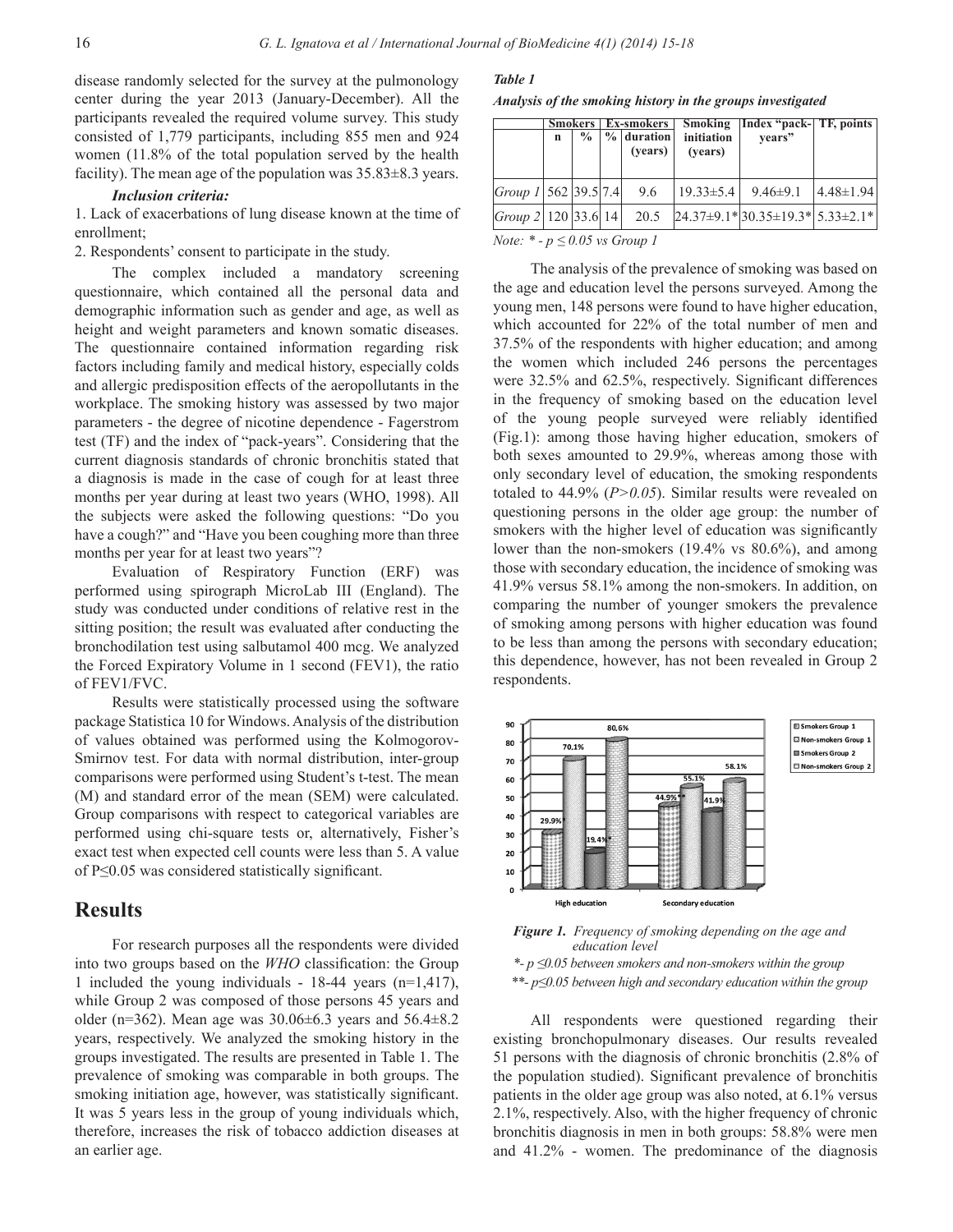"chronic bronchitis" in men is more likely to be associated with the higher prevalence of smoking among males. All persons surveyed were requested to answer questions that revealed the presence of chronic bronchitis. Results of respiratory complaints are presented in Figure 2. Apparently, from the results presented, about half of those surveyed in both the groups (54.2% in Group 1 and 47.9% in Group 2) did not complain about any respiratory symptom like cough. Periodical cough was noted in 36.6% and 37.2%, respectively. The criterion of the presence of chronic bronchitis was noted in 9.2% in the younger age group and 14.9% in the older age group  $(P<0.05)$ . All the patients who complained of a persistent cough were examined by a pulmonologist to exclude the other causes of the condition, and the diagnosis of chronic bronchitis was confirmed. Thus, the active detection method of questioning shows high efficiency in the diagnosis of the disease: the true prevalence of the disease exceeded the official data by more than 8 times in the group of younger respondents, and in the older age group – by more than two times.



 *Figure 2. Frequency of respiratory complaints depending on the age of the respondents* 

The analysis of the frequency of smoking among the patients with chronic bronchitis revealed that the number of smokers and non-smokers in Group 2 was approximately comparable - 48.3% of smokers and 51.7% of persons with no history of tobacco use. By contrast, in the young age group of respondents with chronic bronchitis, the number of smokers was significantly higher than the non-smoker population (69.6% and 30.4%, respectively), which proves the pivotal role that smoking plays among young people in the development of chronic bronchitis; meanwhile, in the older age group in the genesis of the disease, possibly there are other factors as well which also play a similar role. On performing spirometry (Table 2) it was revealed that among the young people with symptoms of chronic bronchitis, the level of FEV1 in the smoker respondent category was significantly lower than in those with no smoking history (79.3±18.1% and 85.6±15.4% respectively). Among the older age category this regularity was not found to be correlated with the above data, which reveals the ambiguity of smoking as a risk factor in these patients. The FEV1 level in Group 2 was significantly reduced, regardless of the smoking status in comparison with the young group which corresponds with the modern concept of the annual drop in the FEV1 [6].

#### *Table 2*

*Spirometry in patients with chronic bronchitis, depending on the age and smoking status*

| <b>Parameters</b>    | Group 1              |                 | Group 2                         |                                                        |  |
|----------------------|----------------------|-----------------|---------------------------------|--------------------------------------------------------|--|
|                      |                      | (b)             |                                 | Smokers (a) Non-smokers Smokers (a) Non-smokers<br>(b) |  |
| <b>FEV1 %</b>        | $79.3 \pm 18.1$      | $85.6 \pm 15.4$ | $67.7 \pm 12.3$ $65.9 \pm 13.2$ |                                                        |  |
|                      | $P_{1a-1b} \le 0.05$ |                 |                                 | $P_{1a-2a} \le 0.05 \left  P_{1b-2b} \le 0.05 \right $ |  |
| FEV1/FVC, %78.2±11.7 |                      | $83.1 \pm 13.7$ | $78.7 \pm 18.9$ 83.3 $\pm 16.6$ |                                                        |  |

### **Discussion**

The appearance of the concept of risk factors for chronic non-communicable diseases has determined that in the civilized countries at least half of these factors have a behavioral nature, i.e. induced by lifestyle, while one of the premises essentially defining a lifestyle is the overall and medical cultures of a population [7]. Some data are available on the negative correlation between the risk factors such as smoking, overweight and education level of the population [8]. We showed, in our study, that the prevalence of smoking among persons with higher education, regardless of age, was significantly lower than among those persons with secondary education. Besides, a trend is now seen of early onset of smoking [9], which concurs with the results of our study, showing that the age of onset of smoking in Group 1 is 5 years younger than in the older group.

The problem of bronchitis has not been too actively discussed in recent years, although the prevalence of these types of pathologies is significantly higher than asthma, COPD and pneumonia considered together [10]. We identified with the healthy active poll respondents that the true prevalence of chronic bronchitis among the younger people is more than eight times higher than the officially fixed rate of the disease. Thus the main risk factor for the disease is smoking. Also, the true prevalence of chronic bronchitis in the older group is more than two times higher than the officially fixed rate of the disease, which proves the effectiveness of the active detection of chronic bronchitis at any age. We have established that the presence of chronic bronchitis in young smokers increases the probability of developing COPD [3]. In our study, a significant decrease in the FEV1 was observed in the young smokers' relatively non-smoking population. Thus, the early detection of chronic bronchitis among the young people and motivating smoking cessation are important and essential medical and social tasks.

## **Conclusion**

Outpatient survey is an effective method of identifying chronic bronchitis. Smoking is a major risk factor in the group of young respondents and the prevalence of smoking is inversely related to the education level of the respondents, regardless of age. As the decline in the Forced Expiratory Volume (FEV1 and FEV1/FVC) is the main criterion diagnosis